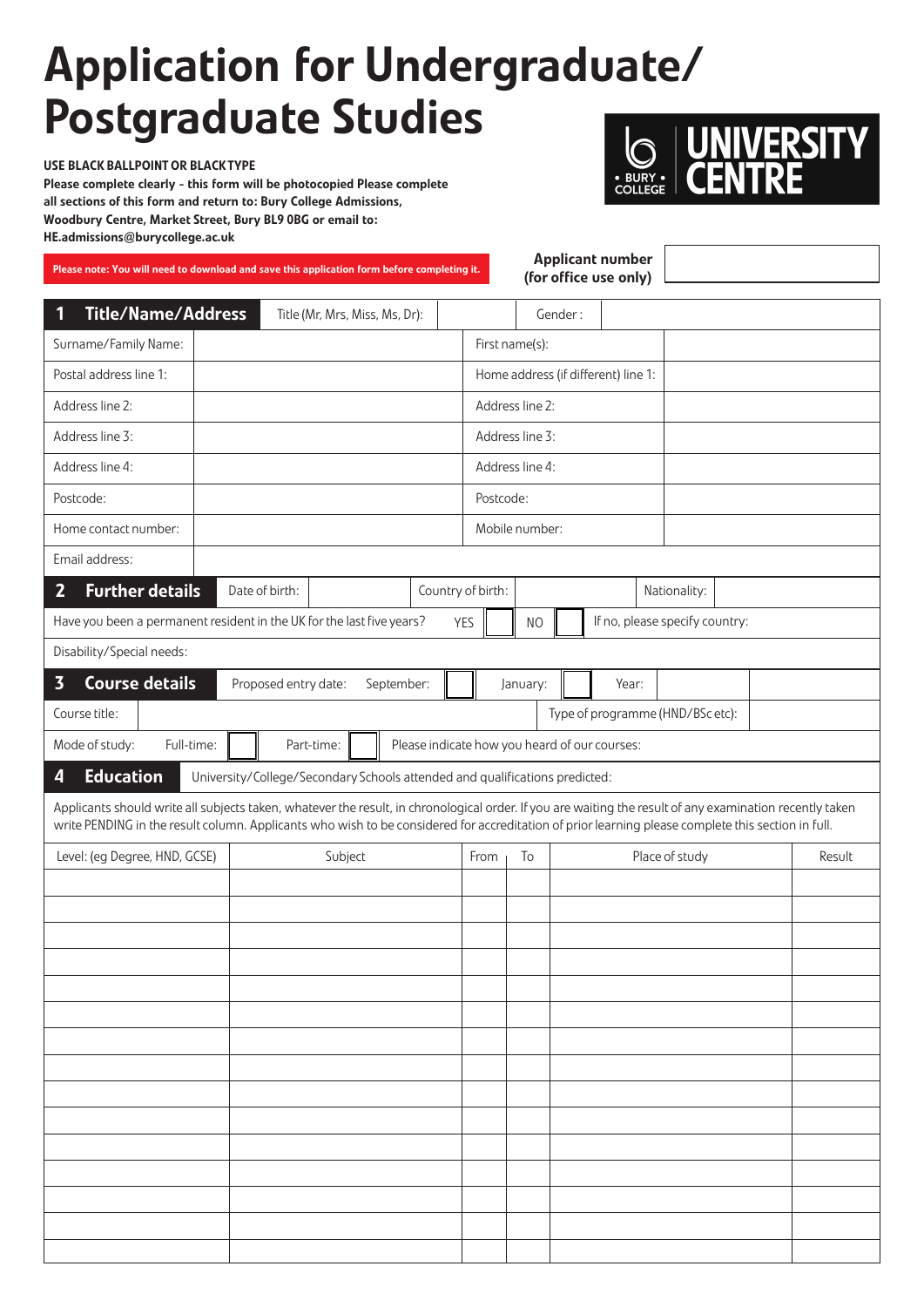| <b>Employment History</b><br>$\overline{\mathbf{5}}$ |      |            |        | Name and address of employer, time in employment and a brief description of duties |                                     |  |                                                                                                                        |
|------------------------------------------------------|------|------------|--------|------------------------------------------------------------------------------------|-------------------------------------|--|------------------------------------------------------------------------------------------------------------------------|
| Employment details (present employer first)          | From | ${\sf To}$ |        |                                                                                    | Job title and Description of duties |  |                                                                                                                        |
|                                                      |      |            |        |                                                                                    |                                     |  |                                                                                                                        |
|                                                      |      |            |        |                                                                                    |                                     |  |                                                                                                                        |
|                                                      |      |            |        |                                                                                    |                                     |  |                                                                                                                        |
|                                                      |      |            |        |                                                                                    |                                     |  |                                                                                                                        |
|                                                      |      |            |        |                                                                                    |                                     |  |                                                                                                                        |
|                                                      |      |            |        |                                                                                    |                                     |  |                                                                                                                        |
|                                                      |      |            |        |                                                                                    |                                     |  |                                                                                                                        |
|                                                      |      |            |        |                                                                                    |                                     |  |                                                                                                                        |
|                                                      |      |            |        |                                                                                    |                                     |  |                                                                                                                        |
|                                                      |      |            |        |                                                                                    |                                     |  |                                                                                                                        |
|                                                      |      |            |        |                                                                                    |                                     |  |                                                                                                                        |
|                                                      |      |            |        |                                                                                    |                                     |  |                                                                                                                        |
|                                                      |      |            |        |                                                                                    |                                     |  |                                                                                                                        |
|                                                      |      |            |        |                                                                                    |                                     |  |                                                                                                                        |
|                                                      |      |            |        |                                                                                    |                                     |  |                                                                                                                        |
|                                                      |      |            |        |                                                                                    |                                     |  |                                                                                                                        |
| <b>Reference</b><br>$\boldsymbol{6}$                 |      |            |        |                                                                                    |                                     |  | For teacher training applications please submit two references. These can be sent as a separate document or via email. |
| Name of referee:                                     |      |            |        |                                                                                    |                                     |  |                                                                                                                        |
| Post/Occupation/Relationship:                        |      |            |        |                                                                                    |                                     |  |                                                                                                                        |
| Address:                                             |      |            |        |                                                                                    |                                     |  |                                                                                                                        |
| Daytime contact number:                              |      |            | Email: |                                                                                    |                                     |  |                                                                                                                        |
|                                                      |      |            |        |                                                                                    |                                     |  |                                                                                                                        |
|                                                      |      |            |        |                                                                                    |                                     |  |                                                                                                                        |
|                                                      |      |            |        |                                                                                    |                                     |  |                                                                                                                        |
|                                                      |      |            |        |                                                                                    |                                     |  |                                                                                                                        |
|                                                      |      |            |        |                                                                                    |                                     |  |                                                                                                                        |
|                                                      |      |            |        |                                                                                    |                                     |  |                                                                                                                        |
|                                                      |      |            |        |                                                                                    |                                     |  |                                                                                                                        |
|                                                      |      |            |        |                                                                                    |                                     |  |                                                                                                                        |
|                                                      |      |            |        |                                                                                    |                                     |  |                                                                                                                        |
|                                                      |      |            |        |                                                                                    |                                     |  |                                                                                                                        |
|                                                      |      |            |        |                                                                                    |                                     |  |                                                                                                                        |
|                                                      |      |            |        |                                                                                    |                                     |  |                                                                                                                        |
|                                                      |      |            |        |                                                                                    |                                     |  |                                                                                                                        |
|                                                      |      |            |        |                                                                                    |                                     |  |                                                                                                                        |
|                                                      |      |            |        |                                                                                    |                                     |  |                                                                                                                        |
|                                                      |      |            |        |                                                                                    |                                     |  |                                                                                                                        |
|                                                      |      |            |        |                                                                                    |                                     |  |                                                                                                                        |
|                                                      |      |            |        |                                                                                    |                                     |  |                                                                                                                        |